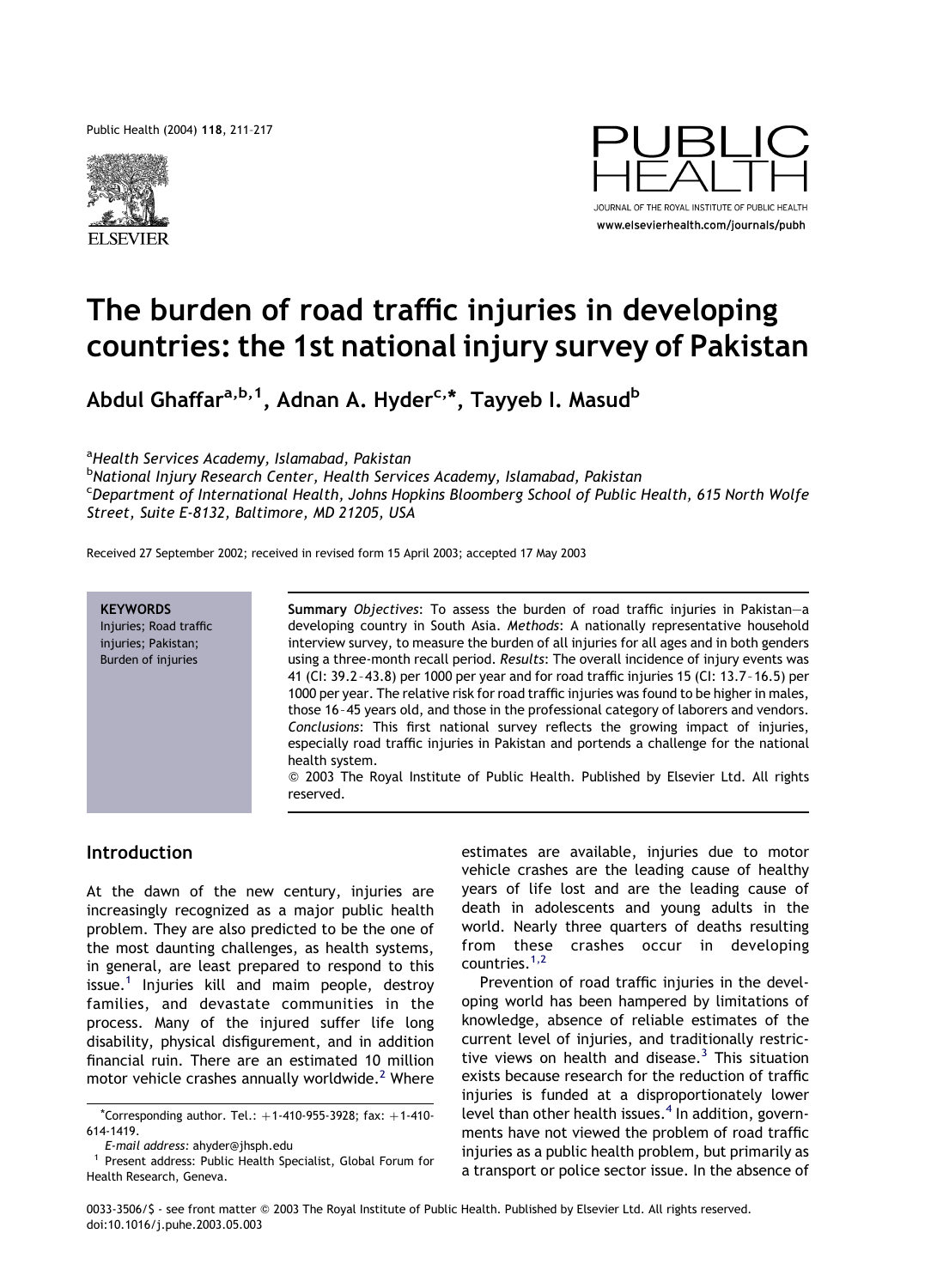any reliable estimates, available information is based mostly on hospital experience and police records and is obviously incomplete and un-representative. Sound assessment of public interest in health matters and informed discussion of related policy, presupposes that reasonably accurate data are available on population and health profile. In the absence of reliable vital registration data and inadequate health facility based information, population based surveys have been extensively used to provide information for calculating key health indicators.<sup>[5](#page-5-0)</sup>

The National Injury Survey of Pakistan (NISP) was undertaken to define the incidence of injuries in the Pakistani population, and to estimate the burden of injuries on the country. The survey objectives were to establish the epidemiology of injuries in Pakistan by describing the frequency and distribution of injuries by age, sex, location, residence, educational status, and profession; and identifying those groups, which have a relatively higher risk for injury. Given these objectives, this survey attempts to provide new knowledge in the field of injuries in developing countries, and is policy relevant. This paper describes the results of NISP pertinent to road traffic injuries.

## **Methods**

NISP is a retrospective injury survey of a representative sample of Pakistani households to identify injuries and injury related deaths. The outcome of an injury was measured in terms of morbidity, mortality, and disability. The definition of injury was any type of injury on any part of the body, in the last three months resulting in the seeking of treatment (care) in a health care setting (including the informal sector), or the inability to perform at least half a day of usual work. This definition includes persons who died on the spot due to an injury, or died because of an injury during the study period. The risk factors examined in NISP are age, sex, residence, education, and occupation. The respondent of the questionnaire was the head of the household and the oldest woman in the house. In the event that respondents were not available at the first visit of the enumerator, the household was revisited according to the convenience of the respondent. All cases of injuries that occurred in the last three months were counted. The study was launched exactly three months after a Muslim festival (Eid-ul-Azha) to assist recall and the survey was conducted in Pakistan in the summer of 1997 (June–July).

The study universe consisted of all households belonging to the rural and urban areas of all the four provinces of Pakistan and the capital area, as defined in the 1981 population census. This excluded certain tribal and military areas, constituting about 4% of the total population—a sample that has been used for all national surveys in the country.<sup>[6,7](#page-5-0)</sup> The sample design was a stratified, cluster, and systematic sample of all households in the study area. The stratification was done based on three categories of major cities (greater than 100 000 population), semi-urban areas, and rural areas, and was aimed at producing overall injury estimates for each strata. Although the unit of sampling was a household, the unit of analysis was an 'injured person,' within three months before the survey.

The primary sampling unit was the enumeration blocks (of the Federal Bureau of Statistics master sampling frame) in all urban areas, and villages in rural areas. The sample in all urban areas was selected with a probability proportional to the number of households, while the sample in rural areas was selected with a probability proportional to the population enumerated in the 1981 census. The secondary sampling units were households based on a master sampling frame developed by the Federal Bureau of Statistics and used for national sampling. $8$  The purpose of this study was to estimate the magnitude of all types of injuries (motor vehicle, assaults, falls, burns, poisoning, suicide, and drowning) at the national level. Therefore, using an estimated prevalence of 40 per 1000, a 1% precision at 95% confidence levels, a three-month recall period and adjusting for design effects, the effective sample size was calculated to be 30 000 persons. This sample size uses a multiplier of 1.5 in order to accommodate for the design effect, because we sampled clusters of households at the primary sampling units while analyzed for individuals. In addition, this included a strataspecific sample to yield meaningful estimates for major urban, other urban and rural areas, and translated into an effective sample of 4500 households.

The information about injuries was obtained with the help of a structured questionnaire. The questionnaire was developed in English language and translated into Urdu, Punjabi, Sindhi, Baluchi, and Pushto. During the field testing it was realized that 'forward and backward' translation, in fact, introduced biases due to dialectical and linguistic incongruence. Therefore, it was decided to carry out the survey using the English version of the questionnaire to minimize this translation bias. To maximize the output it was decided that every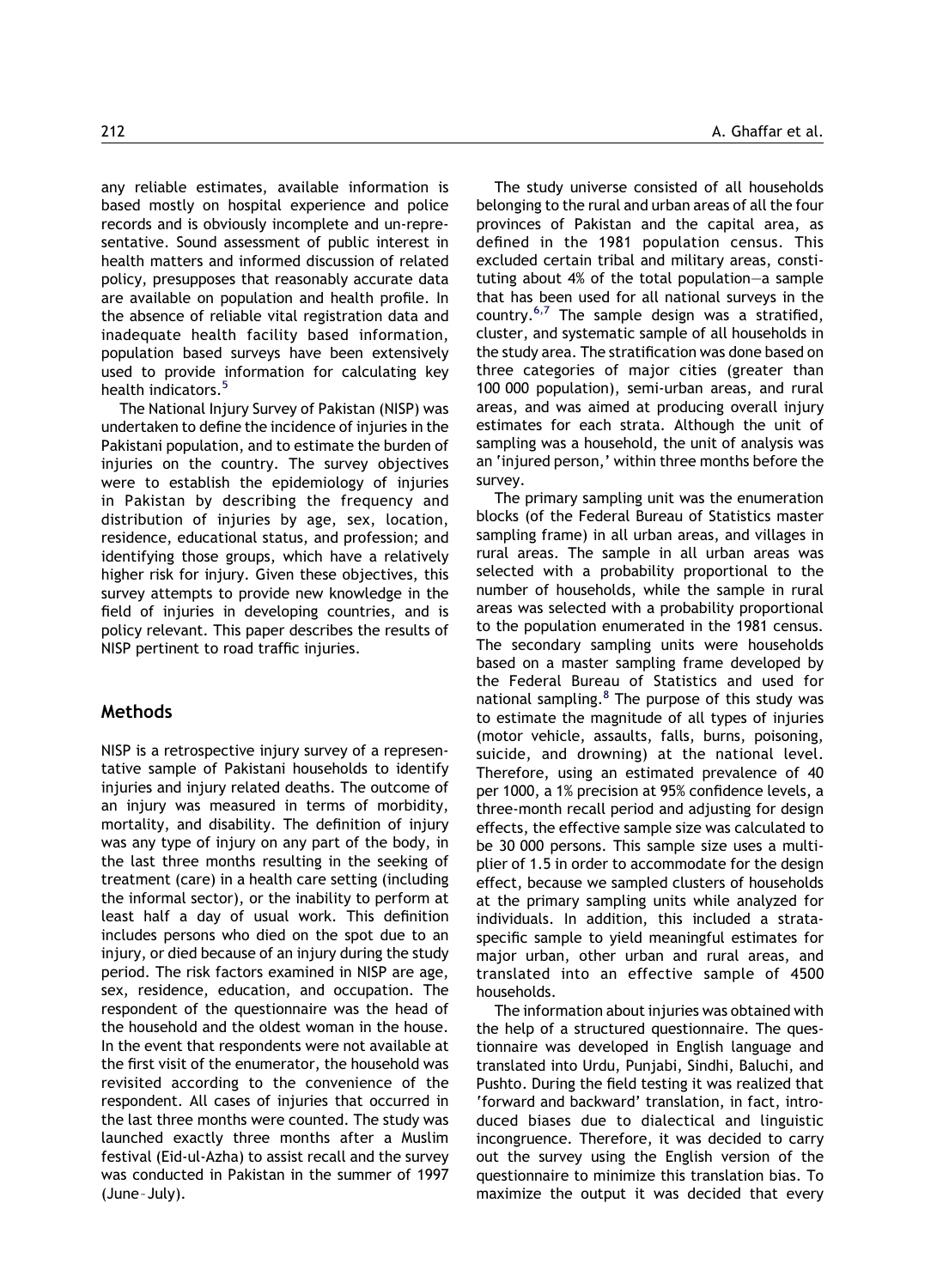<span id="page-2-0"></span>

| Category                           | Incidence per 1000 person<br>per year |      | Relative risk                     |                       |
|------------------------------------|---------------------------------------|------|-----------------------------------|-----------------------|
| Age                                | Road traffic                          | All  | Road traffic                      | All                   |
| Less than 15 years ( $N = 12902$ ) | 8.7                                   | 35.3 | Reference category ( $RR = 1.0$ ) |                       |
| 16-45 years ( $N = 12800$ )        | 21.6                                  | 45.6 | $2.48**$ (1.57, 4.0)              | $1.29$ * (1.00, 1.66) |
| 46-59 years ( $N = 1792$ )         | 15.6                                  | 49.1 | 1.79(0.66, 4.21)                  | 1.38(0.83, 2.20)      |
| 60 years and above $(N = 1432)$    | 14.0                                  | 50.3 | 1.60(0.48, 4.22)                  | 1.42(0.81, 2.35)      |

enumerator should be good in English and must know the local language. This made the Federal Bureau of Statistics enumerators' ideal candidates, because all of them had bachelor degrees and were residents of local areas. A written training manual was prepared in English as well as in Urdu for the ready use of enumerators.

Data entry, cleaning, and exploration were done at a central location in Islamabad and quality control procedures were implemented at all stages. Injury rates (incidence) were calculated by age, sex, profession, educational status, and place of residence (strata). Annual rates for the country were generated using 128.4 million as the total population of Pakistan in 199[7](#page-5-0).<sup>7</sup> Strata and risk factor analysis was done and tests of significance were conducted using a statistical package (SPSS for windows).<sup>[9](#page-5-0)</sup> This survey was approved by the institutional ethics committees at Johns Hopkins School of Public Health, USA and the Health Services Academy in Pakistan.

## Results

Three hundred persons were found injured in the surveyed population of 28 926 over a three-month recall period reflecting an all-injury incidence of 41.2 per 1000 persons per year (CI: 39.2– 43.8) in the civilian (non-institutional) population of Pakistan for 1997. The incidence for all injuries was 41.3 for rural, 46.3 for urban, and 35.2 per 1000 per year for the semi-urban strata. The mean age of the injured was 23.9 years (standard deviation of 18) and 76% were males. On the average, 17 workdays were lost per person because of an injury. This included an average length of stay in a health care facility per injury per person of 2.3 days, and recovery time at home (post-discharge) of 14.8 days.

Tables 1–4 describe the incidence and relative risk for all type of injuries with disaggregated information for transport (road traffic) injuries. From here onwards, the focus of result presentation and discussion would be restricted to road traffic injuries only. NISP data revealed that rate of road traffic injuries was 15.1 per 1000 (CI: 13.7–16.5) for 1997. The incidence of road traffic injuries was highest in those 16–45-years-old and the risk of road traffic injuries was 2.5 times higher in this age group as compared to children (Table 1). The overall injury rate increases as age increases, but the trend is not statistically significant. Road traffic injuries in males contributed almost three times more than

| Category                | Incidence per 1000 person<br>per year |      | Relative risk                     |                       |  |
|-------------------------|---------------------------------------|------|-----------------------------------|-----------------------|--|
|                         | Road traffic                          | All  | Road traffic                      | All                   |  |
| Gender                  |                                       |      |                                   |                       |  |
| Female $(N = 13838)$    | 6.9                                   | 20.8 | Reference category ( $RR = 1.0$ ) |                       |  |
| Male $(N = 15088)$      | 22.5                                  | 60.4 | $3.24**$ (2.04, 5.34)             | $2.90**$ (2.21, 3.84) |  |
| Place of residence      |                                       |      |                                   |                       |  |
| Semi-urban $(N = 8068)$ | 14.4                                  | 35.2 | Reference category ( $RR = 1.0$ ) |                       |  |
| Rural $(N = 11098)$     | 14.1                                  | 41.3 | 0.978(0.59, 1.64)                 | 1.18(0.87, 1.62)      |  |
| Urban $(N = 9760)$      | 16.8                                  | 46.3 | 1.17(0.70, 1.95)                  | 1.31(0.97, 1.79)      |  |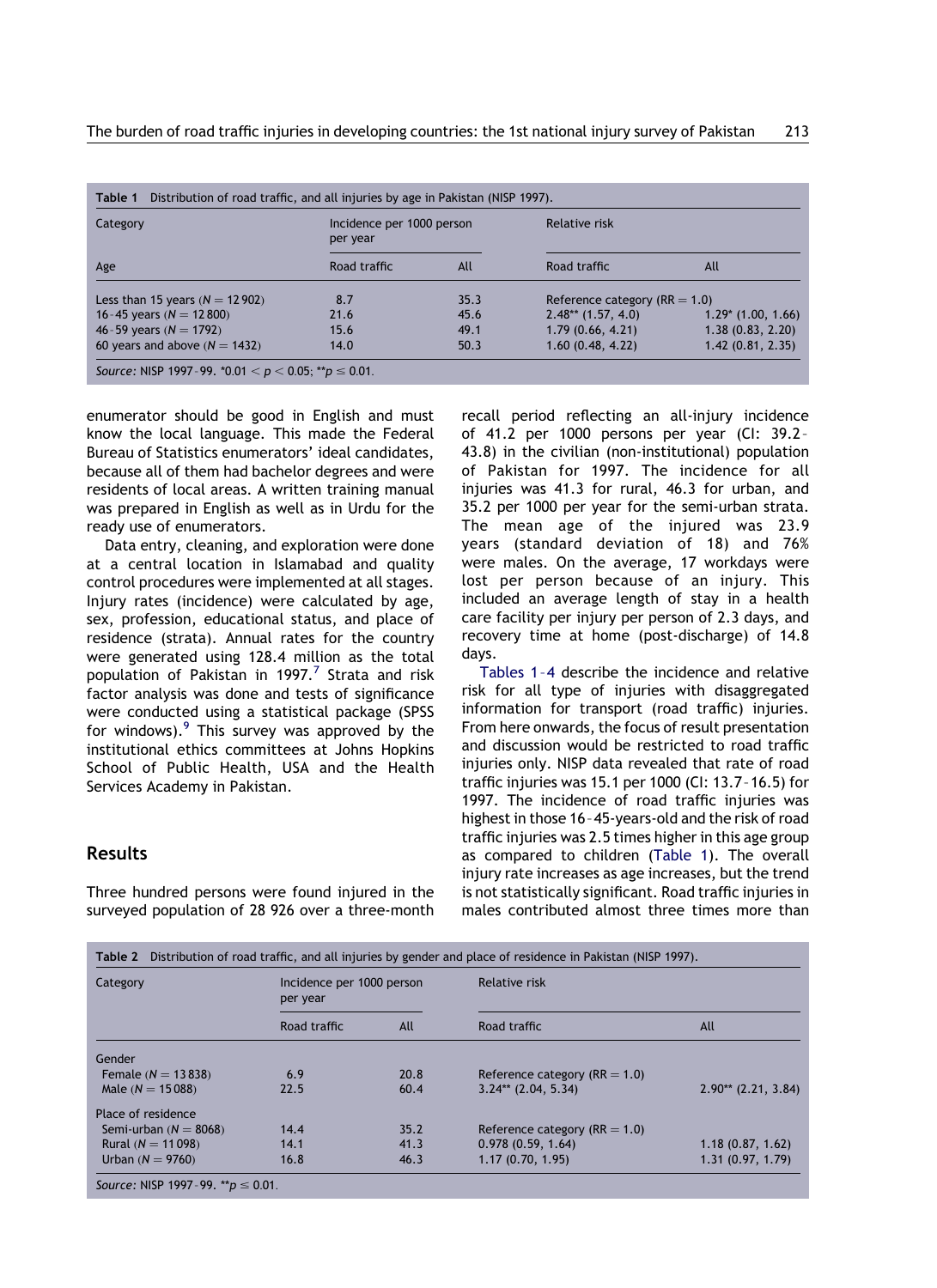| Category                                   | Incidence per 1000 person<br>per year |      | Relative risk                     |                  |
|--------------------------------------------|---------------------------------------|------|-----------------------------------|------------------|
| <b>Educational status</b>                  | Road traffic                          | All  | Road traffic                      | All              |
| Six years or more schooling ( $N = 1944$ ) | 12.3                                  | 30.9 | Reference category ( $RR = 1.0$ ) |                  |
| No education $(N = 6806)$                  | 17.6                                  | 42.3 | 1.42(0.58, 4.19)                  | 1.37(0.77, 2.57) |
| 1-5 years schooling ( $N = 7454$ )         | 26.3                                  | 53.1 | 2.12(0.91, 6.08)                  | 1.72(0.99, 3.19) |

females, both as a proportion of total injuries, as well as sex specific injury rates [\(Table 2\)](#page-2-0). The probability of a road traffic injury in urban populations is 19% more compared to rural populations, and 16% higher than in semi-urban settings, but none of these differences were significant ([Table 2\)](#page-2-0).

Analysis for exploring the relationship between injuries and educational status was conducted for the age group 16 years and above only. Those who had 1–5 years schooling had relatively higher risk of road traffic injuries compared to those who had six years or higher education, and also those who were illiterate (Table 3). However, none of these findings were statistically significant. Analysis of data using nine different occupational categories revealed that the frequency of injuries was highest amongst laborers and vendors, and lowest in homemakers (Table 4). Children  $(<$  15 years) were excluded, and estimates of relative risk were generated using homemaker as a reference category. The risk of road traffic injury was significantly different from homemakers for all professions with only two exceptions; road traffic injuries in farmers and other injuries in service/paid employees that were not significantly different (Table 4). The risk of road traffic injury is 7–10 times higher for labourers and

vendors, showing that these productive (and often young) groups are extremely vulnerable to road traffic injuries.

NISP data revealed that the largest proportion of those with a road traffic injury were vehicle occupants (34%)—largely occupants of buses and larger vehicles. They were followed by pedal cyclists and motorcyclists [\(Fig. 1\)](#page-4-0). Pedestrians comprised a lower proportion of those injured in road traffic.

#### **Discussion**

Pakistan is facing the challenges of a complex epidemiological transition marked by persisting infectious diseases and a rising burden of non-communicable diseases.<sup>[10,11](#page-5-0)</sup> In the face of these challenges Pakistan needs to make policies based on evidence. Diarrhea, pneumonia, maternal mortality, and tuberculosis remain an unfinished agenda, but non-communicable diseases and injuries have also become an undeniable challenge for health policy makers in Pakistan.<sup>11-14</sup> Injury prevention and control in Pakistan is in its infancy and will remain ineffective without strong local leadership. An important step is an appreciation of

| Category                           | Incidence per 1000 person<br>per year |       | Relative risk                     |                        |
|------------------------------------|---------------------------------------|-------|-----------------------------------|------------------------|
| Profession/occupation              | Road traffic                          | All   | Road traffic                      | All                    |
| Home-making $(N = 8389)$           | 5.7                                   | 20.0  | Reference category ( $RR = 1.0$ ) |                        |
| Student ( $N = 4628$ )             | 17.3                                  | 47.5  | $3.02**$ (1.40, 6.77)             | $2.37**$ (1.55, 3.63)  |
| Service/paid employee $(N = 4154)$ | 15.4                                  | 27.9  | $2.69**$ (1.19, 6.23)             | 1.39(0.83, 2.29)       |
| Farmer $(N = 3171)$                | 11.3                                  | 55.5  | 1.98(0.73, 5.13)                  | $2.77**$ (1.77, 4.33)  |
| Labourer $(N = 1707)$              | 49.2                                  | 119.5 | $8.60**$ (4.04, 19.17)            | $5.96**$ (3.88, 9.20)  |
| Vendors ( $N = 1071$ )             | 56.0                                  | 104.6 | $9.79**$ (4.27, 22.90)            | $5.22**$ (3.11, 8.62)  |
| Businessman $(N = 1388)$           | 23.0                                  | 51.9  | $4.02**$ (1.42, 10.71)            | $2.59**$ (1.40, 4.59)  |
| Other $(N = 300)$                  | 40.0                                  | 93.3  | $6.99**$ (1.26, 25.90)            | $4.66**$ (1.76, 10.46) |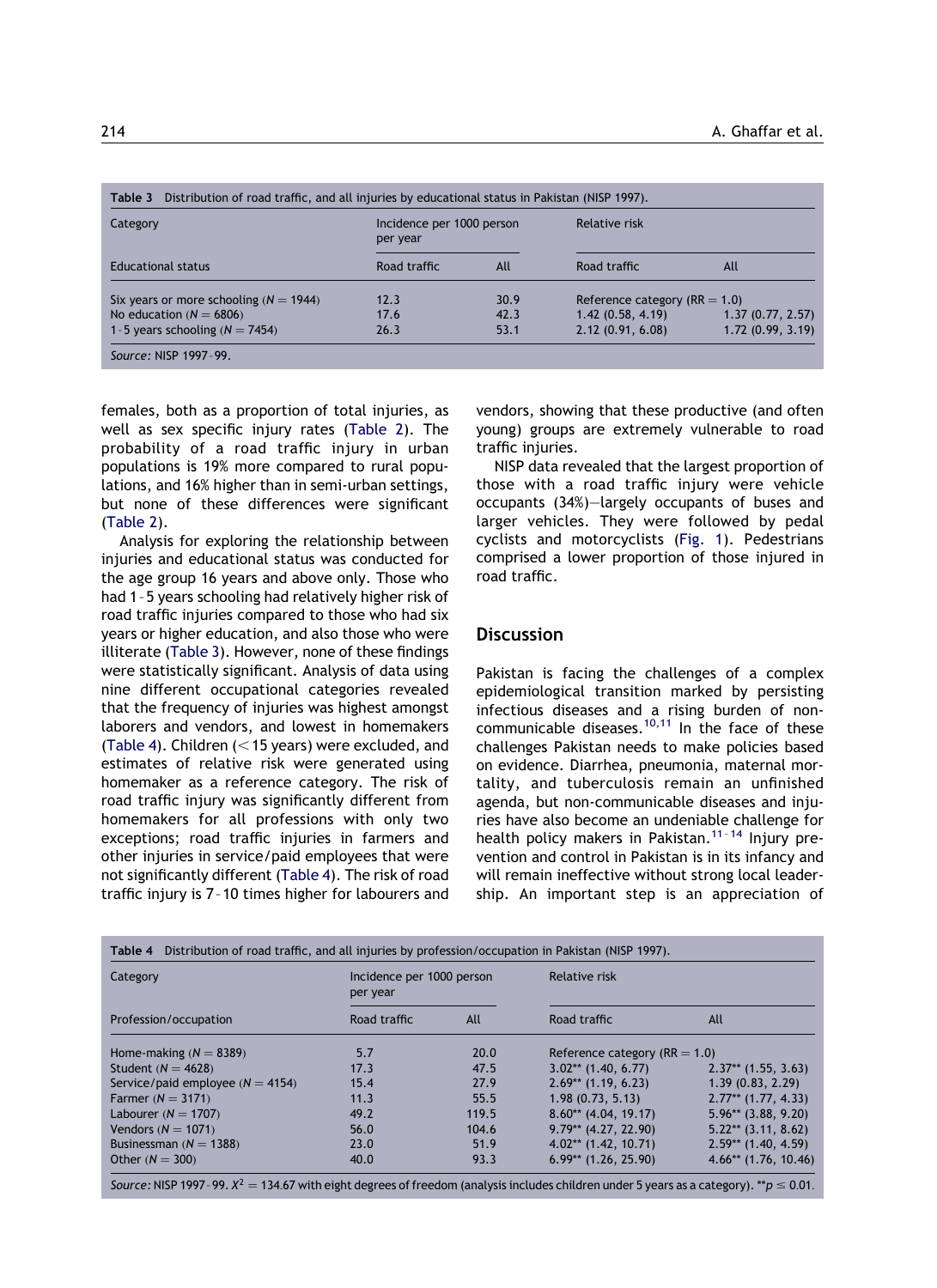<span id="page-4-0"></span>

Figure 1 Road injuries by mode of transport  $(n = 109)$ .

the problem by policy makers and the public. The results of this study have been used to inform policy makers, public health professionals, and health care providers that injuries are a substantial public health problem in Pakistan, which can be controlled by a mix of appropriate legislation, preventive interventions, and proper case management. The NISP, as the first survey of its kind and magnitude in Pakistan and parts of the developing world, has revealed that the magnitude of injury problem is much more than judged by earlier estimates.<sup>[12,13,15](#page-5-0)</sup> The results show that most injuries occur to persons between 16 and 45 years of age, which is consistent with other reports from the developing world, and is an important finding for injury prevention interventions since 85% of the total population of Pakistan is below 45 years of age.<sup>[7,16,17](#page-5-0)</sup>

Children 0–15 years were the second major category of those injured, and represent a great potential loss of healthy life. Children whose mothers were either illiterate or had less than 5 years of schooling had a trend of higher risk than those children whose mothers had more than 5 years of schooling. These findings need further exploration to document the linkages between maternal characteristics and childhood injuries. Similarly, of the injured, those with none or 1–5 years schooling had a trend of higher risk of road traffic injury. A multiplicity of factors such as higher exposure from extensive local travel for work, risk taking behaviors, and travel on high-risk vehicles such as public buses may play a role. It has been shown that higher income and higher education decreases the risk of non-fatal injuries.<sup>[18](#page-6-0)</sup>

A significant risk factor for road traffic injury turned out to be the profession of a person. Homemakers, paid employees, and farmers had relatively lower risk of road traffic injury, while laborers and vendors had a higher risk of being injured. A possible explanation includes differential exposure to road travel between the groups. For example, the majority of farmers live in rural areas, work on their farms, and travel less compared to other population groups. Similarly, a likely reason for the high risk for vendors and laborers may be their everyday travel exposure in relatively unsafe vehicles, and travel in commercial or public service vehicles.

The NISP data revealed that vehicle occupants (passengers) comprised the largest group of those injured during motor vehicle crashes, and the majority of these were occupants of buses (public service vehicles). Studies from other developing countries also report that motorcyclists, bicyclists, pedestrians, and commercial vehicle passengers are the main victims of road traffic injuries.<sup>[17,19,20](#page-6-0)</sup> This is in contrast to the developed world, where the majority of crash victims are car drivers, and is an important finding for future interventions. Measures proven effective in reducing injuries to car drivers may not be optimal in a country like Pakistan where the majority of victims get injured or die while sitting in a public commercial vehicle or walking on a road.

Motorcyclists were the third major group comprising the injured from road traffic crashes. A study from Karachi, Pakistan showed only 13% helmet use by motorcycle drivers despite a mandatory helmet law in the country. $^{21}$  $^{21}$  $^{21}$  One hypothesis has been that since most tropical developing countries have longer and stronger spells of hot weather, they need an altered helmet design to enhance compliance. This argument is valid but there are reports of a socio-cultural perception in Pakistan where people consider the helmet a silly gadget and are not convinced of its utility. $21$  Military personnel, e.g. in Pakistan observe the helmet law strictly, in all types of weather conditions. The relatively high cost of helmets also add to reluctance in purchasing, in addition to the fact that most riders are unable to perceive any real benefits from paying for the helmet. It is recommended that qualitative research methods be used in Pakistan to understand such perceptions of users prior to any educational or informational campaigns.

Enforcement of existing traffic laws by police and other agencies in Pakistan is weak and in general, confined to post-crash situations when damage has already been done. $22,23$  Instead more pre-emptive, pre-collision monitoring and screening is needed reflecting a proactive and dynamic approach to road traffic injuries. It is clear that traffic police would need to be equipped with proper monitoring apparatus and training. More importantly,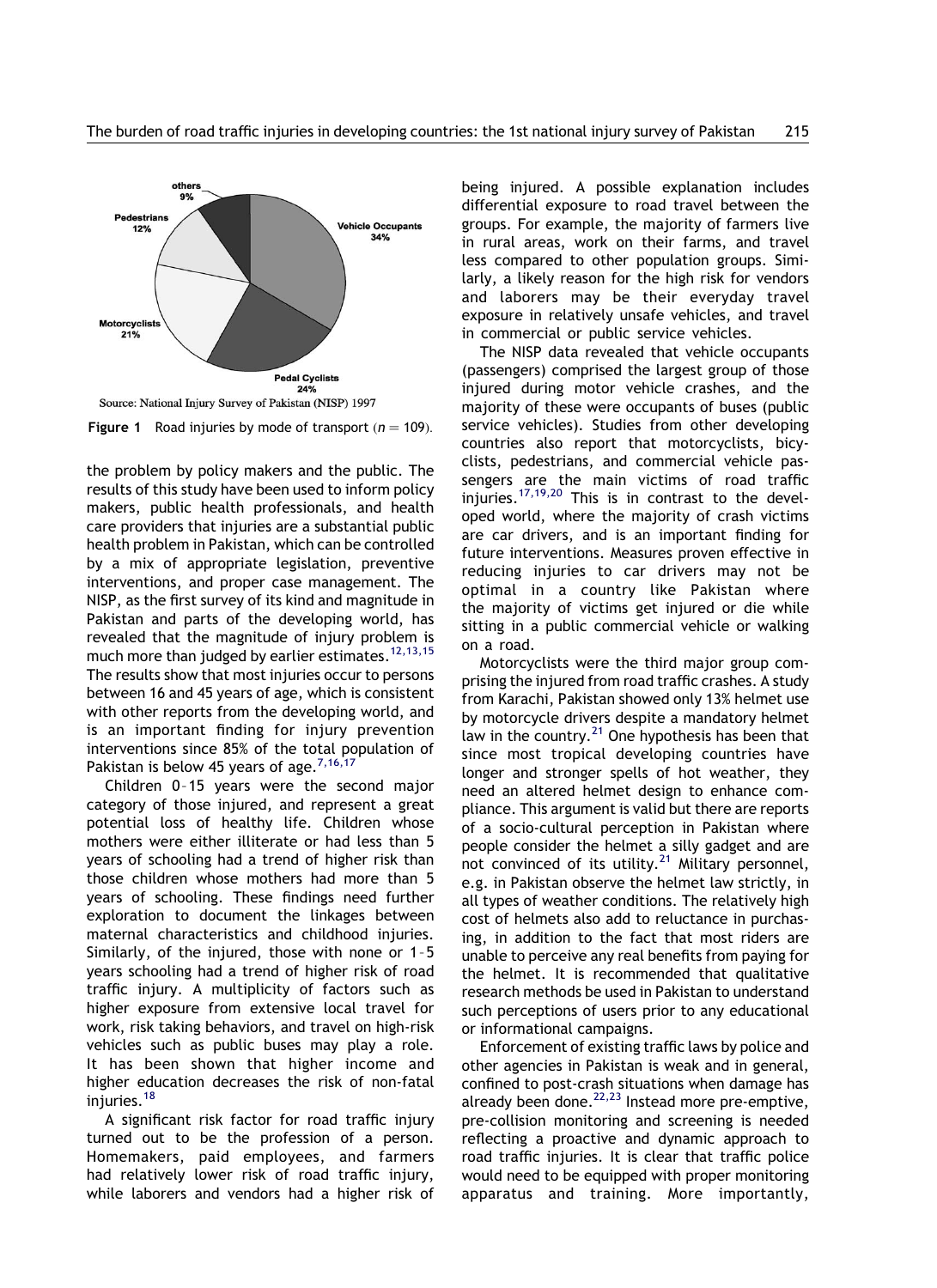<span id="page-5-0"></span>the culture of enforcement and use of indirect and invisible payment systems would need to be addressed for success. There is evidence that appropriate first-aid and referral of the injured saves many lives, reduces complications, and minimizes disabilities.<sup>19,24-26</sup> Pakistan has an existing network of community health workers who could potentially be trained in the initial treatment of injuries to initiate an appropriate response system.

Population based data on injuries from other developing countries is scarce, although data from Ghana and Uganda in Africa are available for community based samples. $27,28$  Rates for road traffic injuries from both countries are higher than the ones reported here from Pakistan. This differential is explained by the several factors including the methods used since the African studies were not national samples, time frames during which the study was done and the recall periods, and the mix of vehicles on the roads with higher motorcycle proportions in Pakistan. Unfortunately, international comparisons of data is not possible as standardized information is not available from all developing countries—a goal being promoted by WHO and partners.<sup>3</sup>

This study did not evaluate the specific conditions and environment in which the reported injuries occurred, and limited questions to specific variables. It could not accurately measure the 'permanent disability' being caused by injuries with the use of a three-month time period. The NISP captured only those injuries serious enough to seek care or advice from a health care provider. Obviously, such estimates will underestimate the total burden of all injuries by undercounting minor injuries in a population. In addition, health care is not accessible to a significant proportion of society for geographical, social, and economic reasons.<sup>12,29</sup> Thus with the NISP definition of injury there would be some injured people who may either not seek care, or may not receive care, and may have been missed. NISP was not designed to capture 'injury deaths' since estimation of deaths would require a much bigger sample size in a household interview survey. As a result, it would be more appropriate to view the NISP as an attempt to define estimates of non-fatal, serious injuries in Pakistan. The survey design and sample calculations were based on the last census prior to NISP in 1981; however, the Federal Bureau of Statistics continuously updates its Master Sampling Frame based on population projections and the latest frame for 1997 was used in this survey.

The NISP results have demonstrated that there is a significant burden of injuries, especially road traffic injuries, on both the society and the health system in Pakistan. Nationally representative information provided by the NISP about the incidence and exposure of injuries has helped to measure the public health burden due to road traffic injuries. This evidence should help advance the programmatic and advocacy needs of both local and global partners in the injury discipline. This also provides one model for other developing nations, to estimate their own national burden of injuries.

### Acknowledgements

This survey was sponsored by the Ministry of Health, Pakistan under the 2nd Family Health Project of the World Bank. It also received technical and material support from the Health Services Academy, Islamabad and Johns Hopkins School of Public Health, USA.

#### References

- 1. World Health Organization, Injury: a leading cause of the global burden of disease. Geneva: WHO; 1998.
- 2. World Health Organization, World health statistics annual. Geneva: WHO; 1999.
- 3. Krug E, Peden M, Mohan D, Hyder AA, Norton R, Murray M. 5- Year global strategy for road traffic injuries. Geneva: WHO; 2001.
- 4. Global Forum for Health Research, The 10/90 report on health research 1999. Geneva: Global Forum; 1999.
- 5. Fisher G, Pappas G, Limb M. Prospects, problems and prerequisites for national health examination surveys in developing countries. Soc Sci Med 1996;42:1639—50.
- 6. Population Census Organization, Population and housing census 1981. Islamabad: Government of Pakistan; 1982.
- 7. Population Census Organization, Population and housing census 1998. Islamabad: Government of Pakistan; 1999.
- 8. Federal Bureau of Statistics, National health survey. Islamabad: Government of Pakistan; 1982.
- 9. SPSS Statistical Package for Windows (Rel 10.0.0, standard version). Chicago, IL: SPSS Inc., 1989—99.
- 10. Ministry of Health, Situation analysis of health sector in Pakistan. Islamabad: Government of Pakistan; 1995.
- 11. Pakistan Medical Research Council, Health. National health survey of Pakistan 1990—94. Islamabad: Government of Pakistan; 1998.
- 12. The World Bank, Pakistan—towards a health sector strategy. World Bank: Islamabad; 1998. (Report no. 16695-PAK).
- 13. Hyder AA, Morrow RH. Applying burden of disease methods to developing countries: case study from Pakistan. Am J Public Health 2000;90:1235—40.
- 14. Ghaffar A, Hyder AA, Mastoor MI, Shaikh I. Injuries in Pakistan: directions for future health policy. Health Policy Plan 1999;14(1):11—17.